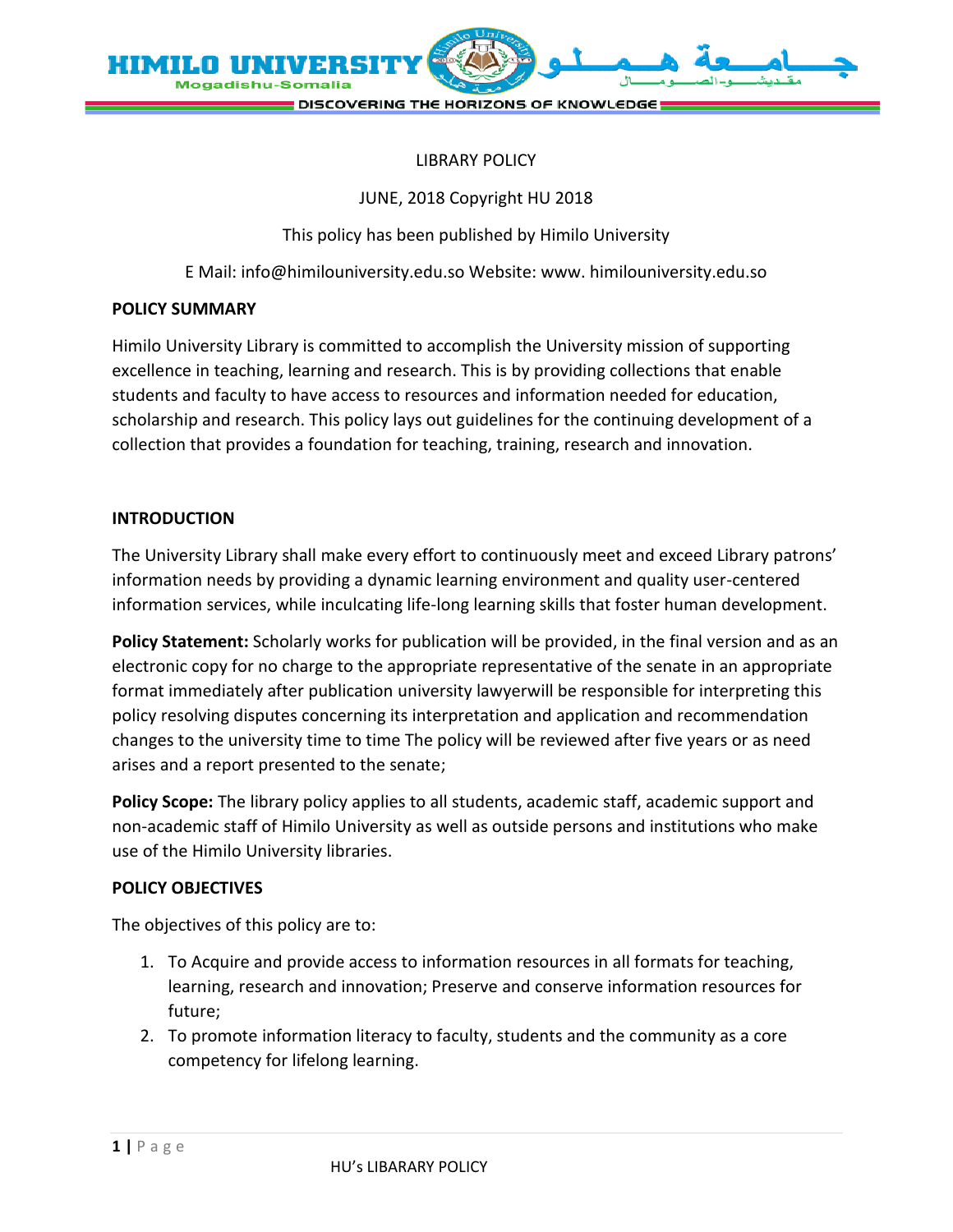- 3. To provide, in partnership with academic colleagues, contextualized learning experiences that enhance curricula, accommodate student growth and support the Himilo University teaching and research goals.
- 4. To develop staff-focused initiatives that encourage faculty to incorporate information literacy objectives into their own teaching.

# **DATA POLICY**

Any one may access items in the repository for personal research or study, educational or not for profit purposes without prior permission or charge provided that the authors title and full bibliographic details is created where available and one may alter, transform or build upon the work.

# **SELECTION, RETENTION, REPLACEMENT AND WITHDRAWAL**

a) Selection and retention items produced as a result of research activity at Himilo University(HU) and deposited by an eligible depositor will be accepted and retained indefinitely in the HU repository unless the item infringes on copyright or others

b) Replacements a depositor may request that an item be replaced by another version if an error is discovered in the context or published version of item becomes available and needs to replace.

c) Withdrawal items will only be deleted from Himilo University repository if there are legal or university intellectual property rights issues or other exceptional circumstances

# **INTELLECTUAL PROPERTY RIGHTS POLICY**

The policy mission is to create awareness of intellectual property rights, promote creativity and facilitate the development of the viable innovations for social and economic development The intellectual property rights should vest in the first instance, in the creator, inventor or innovator, and as long as the inventor, creator or innovator is a staff member or student or has used funds and or facilities of the university the university shall be entitled in principles to own reship of the intellectual property concerned, where the innovation is made within the scope and in the course of the employment or commission unless otherwise agreed.

All depositors will be required to agree to a nonexclusiveHimilo University repository deposit agreement in order to give permission for their work to be held in the University repository to provide for the distribution of their work and to allow ongoing preservation of both their work and the related metadata

# **QUALITY CONTROL**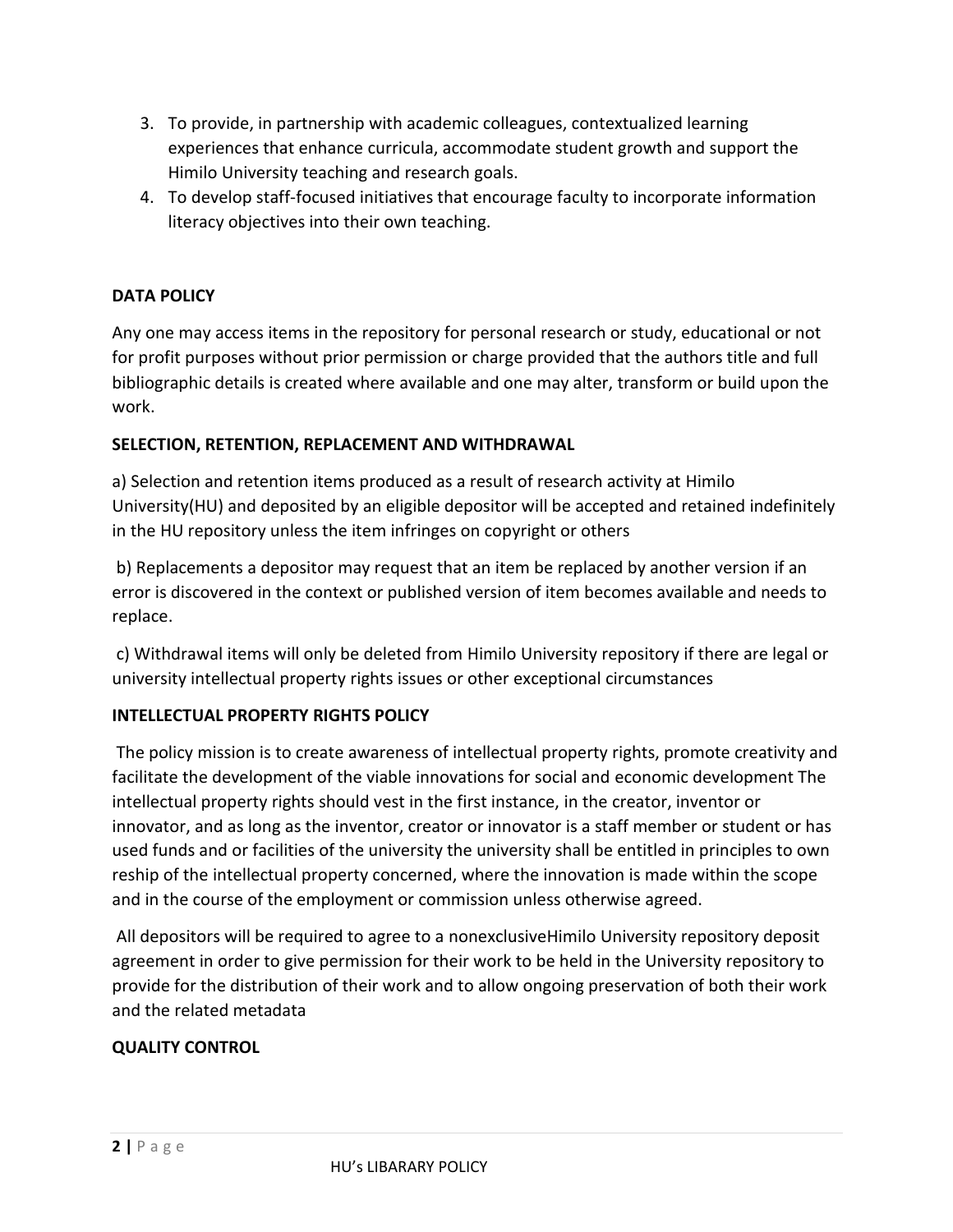The materials in Himilo University library will have bearing on the reputation of the university hence all submissions should be subjected to quality control criteria The repository staff should review and asses all submissions before making them available. The validity and authenticity of the submission is the responsibility of the depositor and hence any submissions not meeting the submission criteria should be returned to the depositor together with reasons for refusal

# **PRESERVATION POLICY**

Items should be retained within the University digital repository indefinitely and Himilo University should endeavor to provide readability and accessibility of all items deposited in the repository In the event of HU digital repository being closed down, University should make all reasonable endeavors to transfer the database to another appropriate archive subject to approval by the university senate.

# **COMPLIANCE AND MONITORING SUCCESS**

Compliance and monitoring success of the policy depends on commitment of the university to implement and actualize it in the regard the Himilo University management has an obligation and responsibility to establish the supporting structures to ensure the implementation of the policy. Besides the formal review there will be a content review by the director research to ensure the quality of works being deposited.

# **POLICY REVIEW**

In keeping with the dynamic nature of information communication in the scholarly environment, Himilo University management should facilitate the review of this policy from time to time this shall ensure that it remains relevant and stresses the needs of the university time to time

# **LIBRARY ICT POLICY**

The mission of Himilo University policy in relation to ICT shall work to obtain the view to increasing efficiency among staff and students and endeavor to fit into the new global information and knowledge-based economies hence it should frontier the following Library ICT services should be equipped fully to facilitate access to online resources, online subscriptions resources, and web-based content and online learning

**Internet acceptable usage policy:** The internet should enable access to valuable information resources in many different formats.

The library should not deny legitimate access to information by any library user but recognize that such a resource should be open to misuse and abuse; hence this policy should be produced to safeguard the interest of the library fraternity.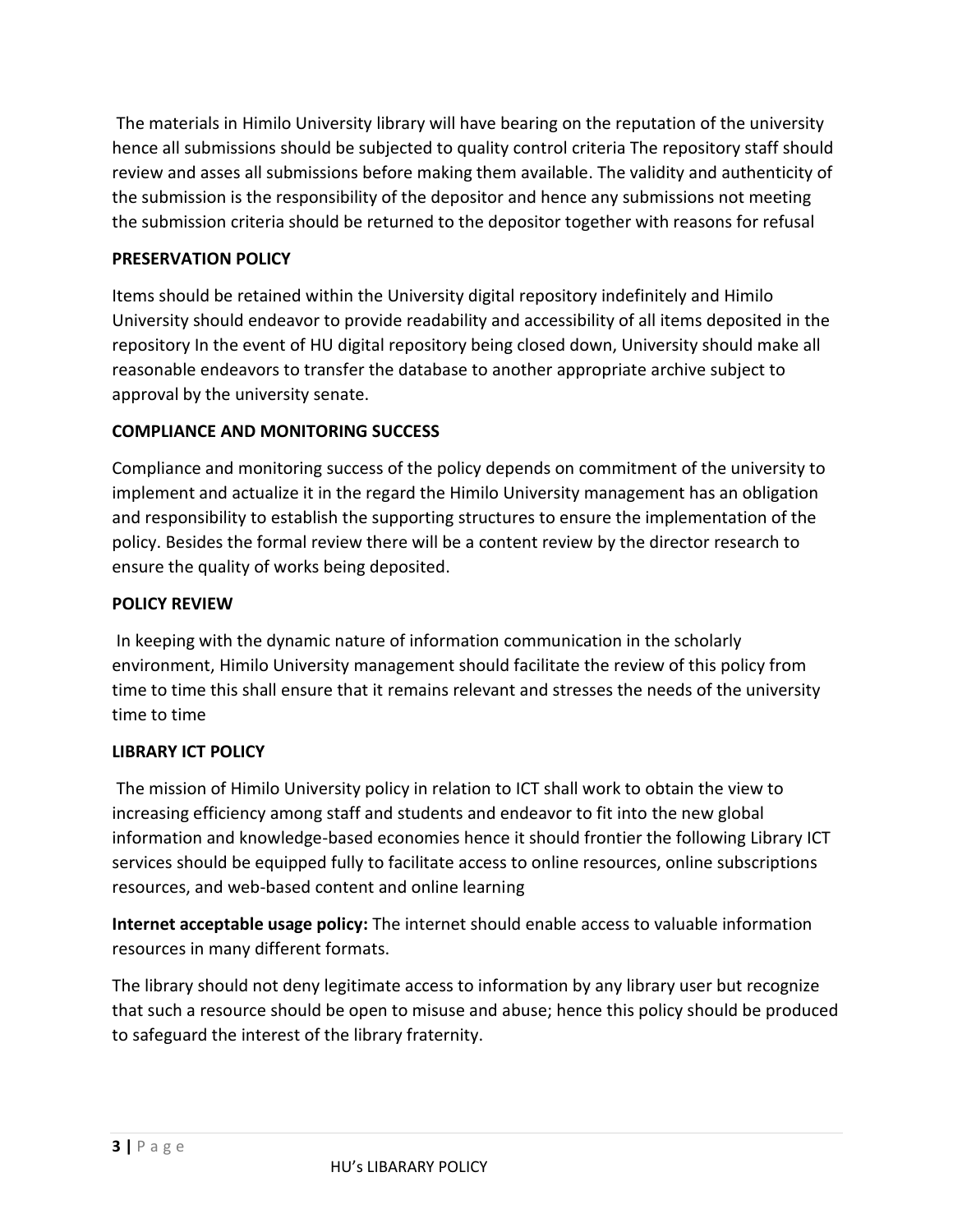# **POLICY ON USE OF CARRELS**

Carrels are intended for research that requires extensive use of the library resources and since the university has limited number of carrels priority should be given according to the level of the student's profession for instance priority to postgraduate students, and then to faculty to undergraduates with need to conduct research should focus on first come first serve basis The library should not be responsible for any stolen personal property and library borrowed resources left in carrels. The user will be responsible for fines and replacement cost of such items

# **ACCESS POLICY**

The university library objective should be to provide a dynamic learning environment and quality user centered information services that enhance teaching research while uncalculating lifelong learning skills and fostering society development.

Hence, it's within their capacity of all stakeholders to play their role to ensure conducive academic and research environment. Groups allowed in access all library users must identify themselves at all times to be able to access the library and its information services since the teaching and non-teaching staff as well as students have access to the library.

The alumni also should have access to the library upon registration and having paid the annual subscription fee.

# **LENDING POLICIES**

Library shall allow its users to borrow information resources for a specific duration dated by the user group resources for a specific duration due dated by the user group, lending facilitates equitable circulation of information resources among all users.

The lending shall hence be facilitated with regulations attached. Lending procedures shall also indicate basics of recalling of the materials on loan, renewals of the period of borrowed materials and if at all the renewable period has expired what should be done should be indicated

# **LIBRARY CODE OF CONDUCT**

The library should strive to maintain an atmosphere of respect and should have responsibility for the protection of students and staff safety as well as the institutions property. Every individual who uses the library is expected to behave in a manner that supports this aim.

Himilo University library should strive to provide its students with prompt, respectful and courteous services, materials and services that appeal to a broad spectrum of the entire University.